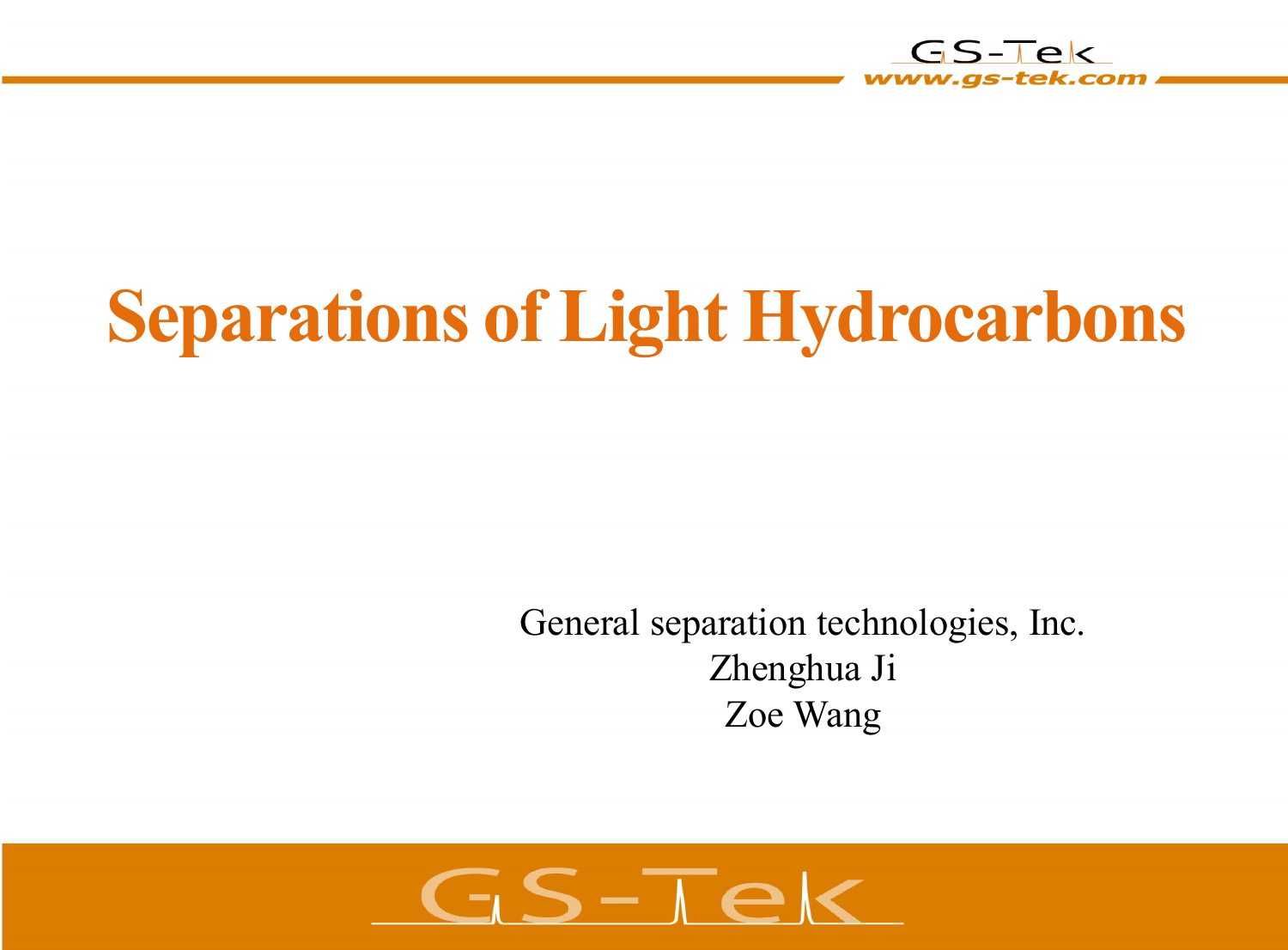

### **Light Hydrocarbon Separations on 100m GsBP-1 Column**

#### *Instrumentation Conditions*

- GC: Agilent 7890 w/ FID
- Cat no: 0125-A010 ,100m x 0.25mm x 1.0um
- Oven: 40 °C 8min 5 °C/min 150 °C 10min
- Carrier: Hydrogen, column flow 1.3ml/min
- Inlet: Split, 275 ℃, split flow 80ml/min
- Detector: FID 325 ℃

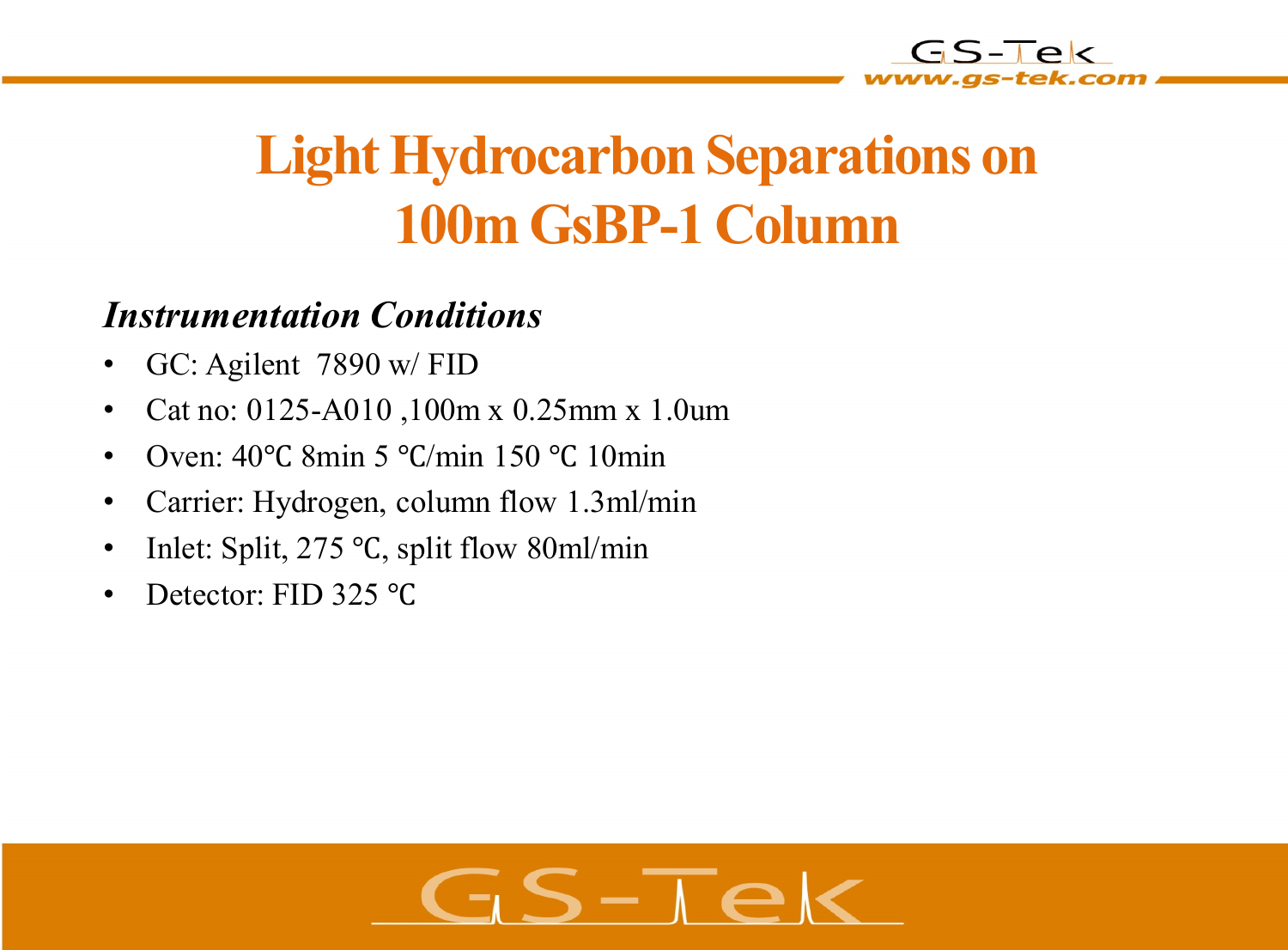

#### *Chromatogram 1*



 $S-T$  $\epsilon$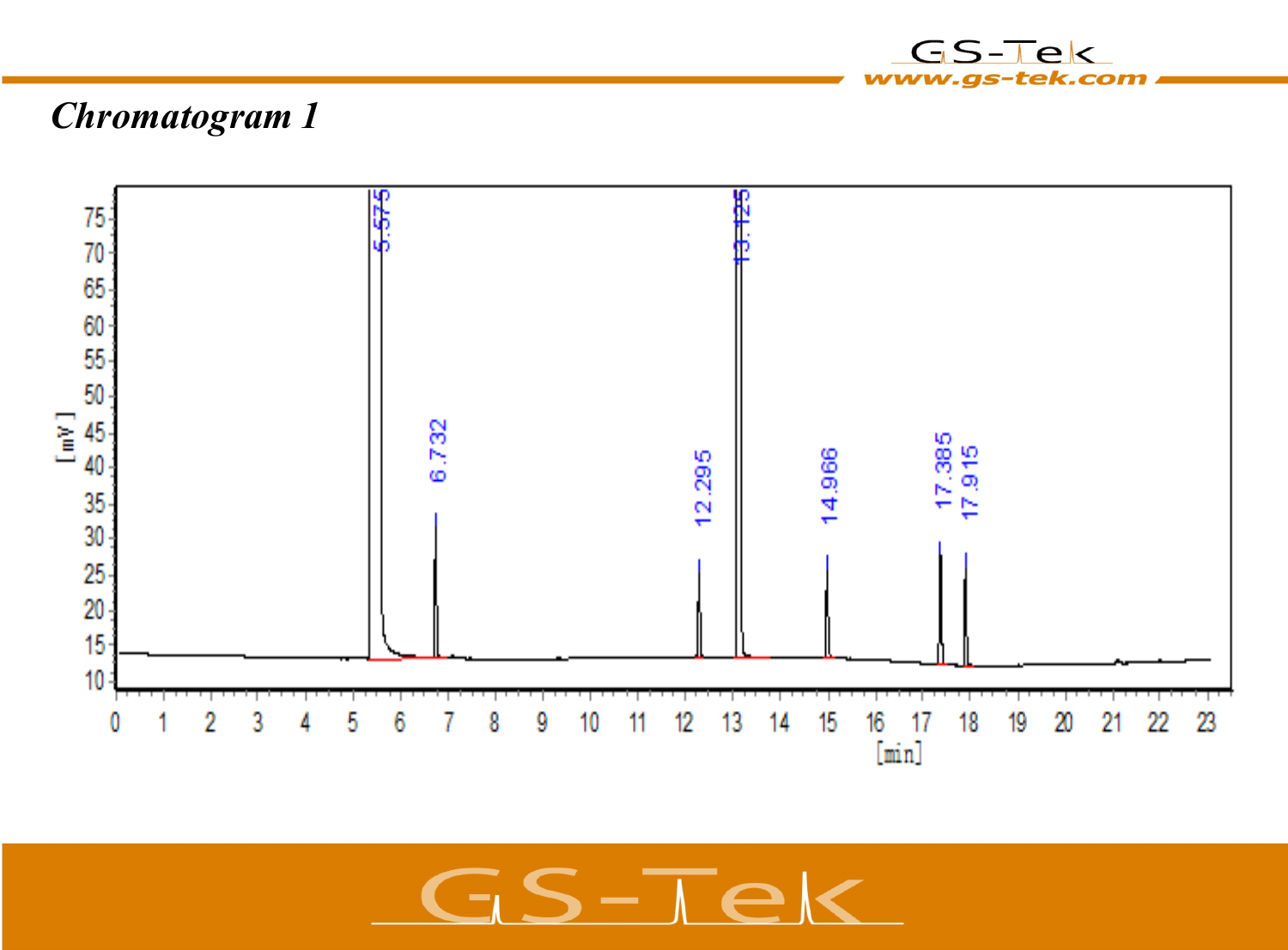

#### *Peak Identifications and Resolutions*

| Peak #         | Component              | Concentration( $\%$ ) | MeasRetTime | Resolution |
|----------------|------------------------|-----------------------|-------------|------------|
|                | Methanol               | Solvent               | 5.575       |            |
| $\overline{2}$ | Ethanol*               | N/A                   | 6.732       |            |
| 3              | Hexane $(C_6H_{14})$   | $100$ ppm             | 12.295      |            |
| 4              | 1-Butanol              | $200$ ppm             | 13.125      |            |
|                | Isooctane $(I-C8H20)$  | $100$ ppm             | 14.966      |            |
| 6              | Heptane( $C_7H_{16}$ ) | $100$ ppm             | 17.385      |            |
|                | Octane $(C_8H_{20})$   | $100$ ppm             | 17.915      |            |

\* Impurities in methanol.

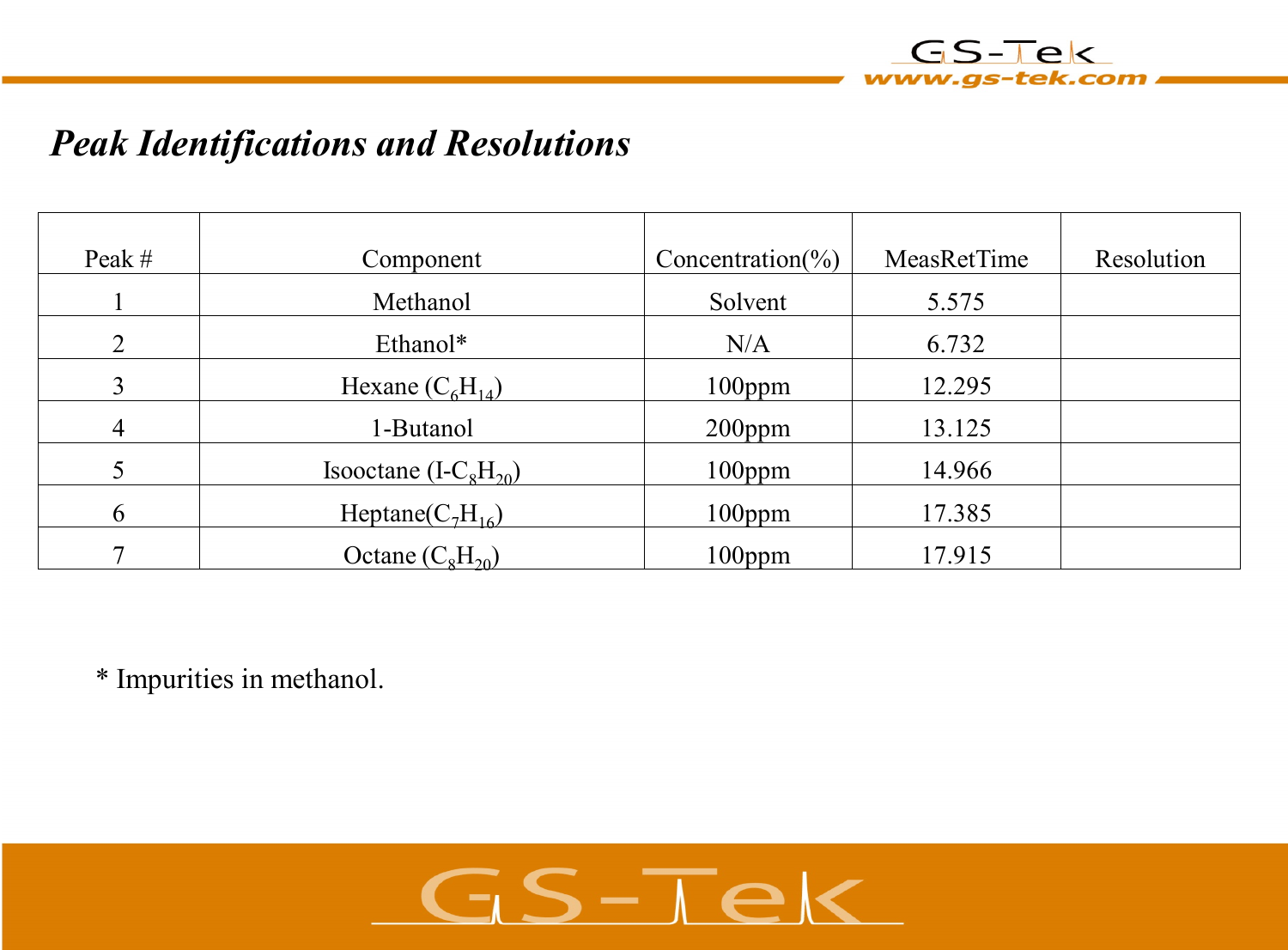

### **Light Hydrocarbon Separations on 100m GsBP-1 Column**

#### *Instrumentation Conditions*

- GC: Agilent 7890 w/ FID
- Cat no: 0125-A010 ,100m x 0.25mm x 1.0um
- Oven: 40℃
- Carrier: Hydrogen, column flow 1.3ml/min
- Inlet: Split, 275 ℃, split flow 80ml/min
- Detector: FID 325 ℃

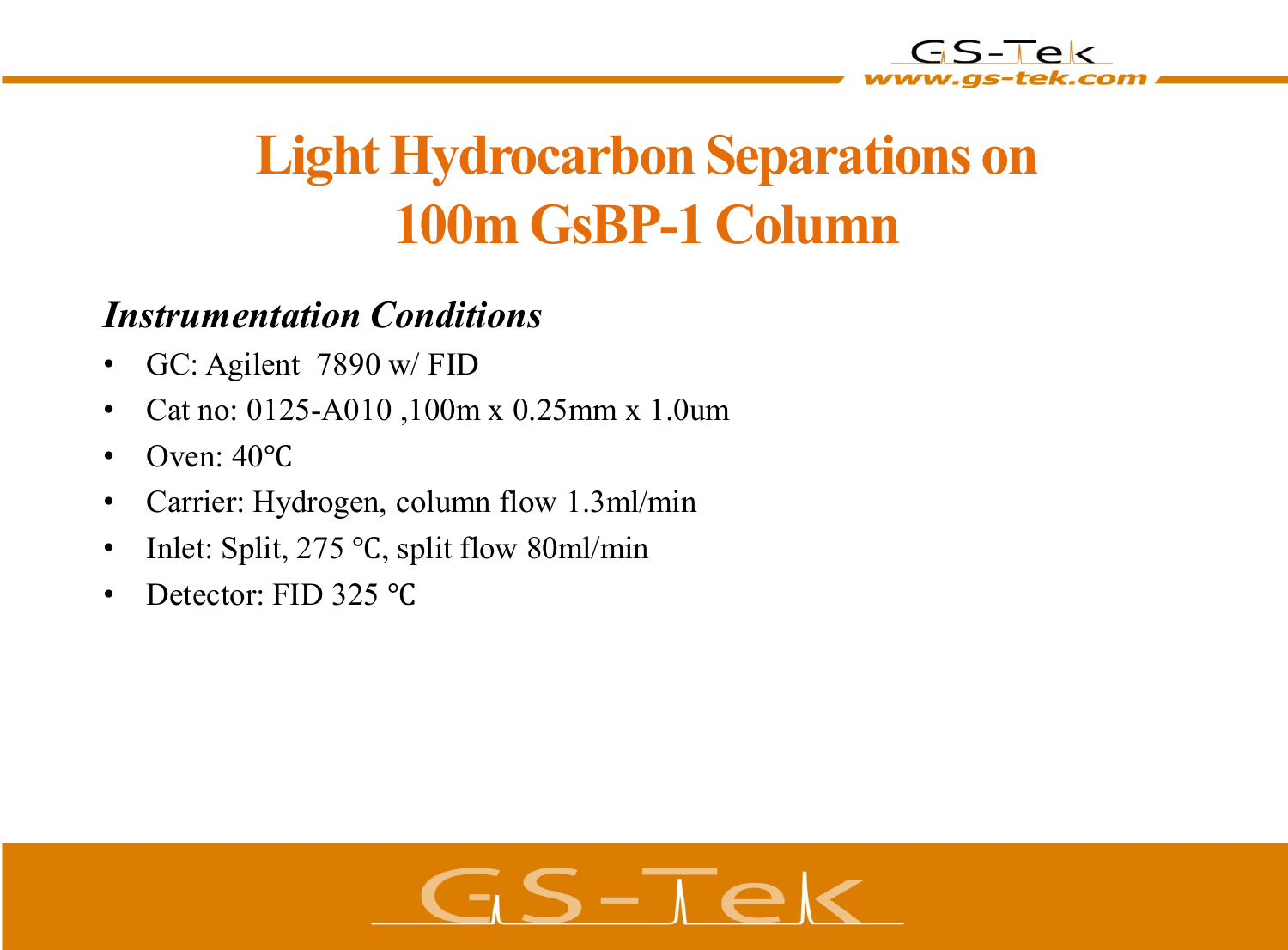

 $-\overline{1}$ 

 $12$ 

10

### *Chromatogram 2*

 $6 - 941$ 

 $137$ 

6

ġ

FID1 A, Front Signal (DEC-2012\SIG108

pA



 $14$ 

117.376

min

16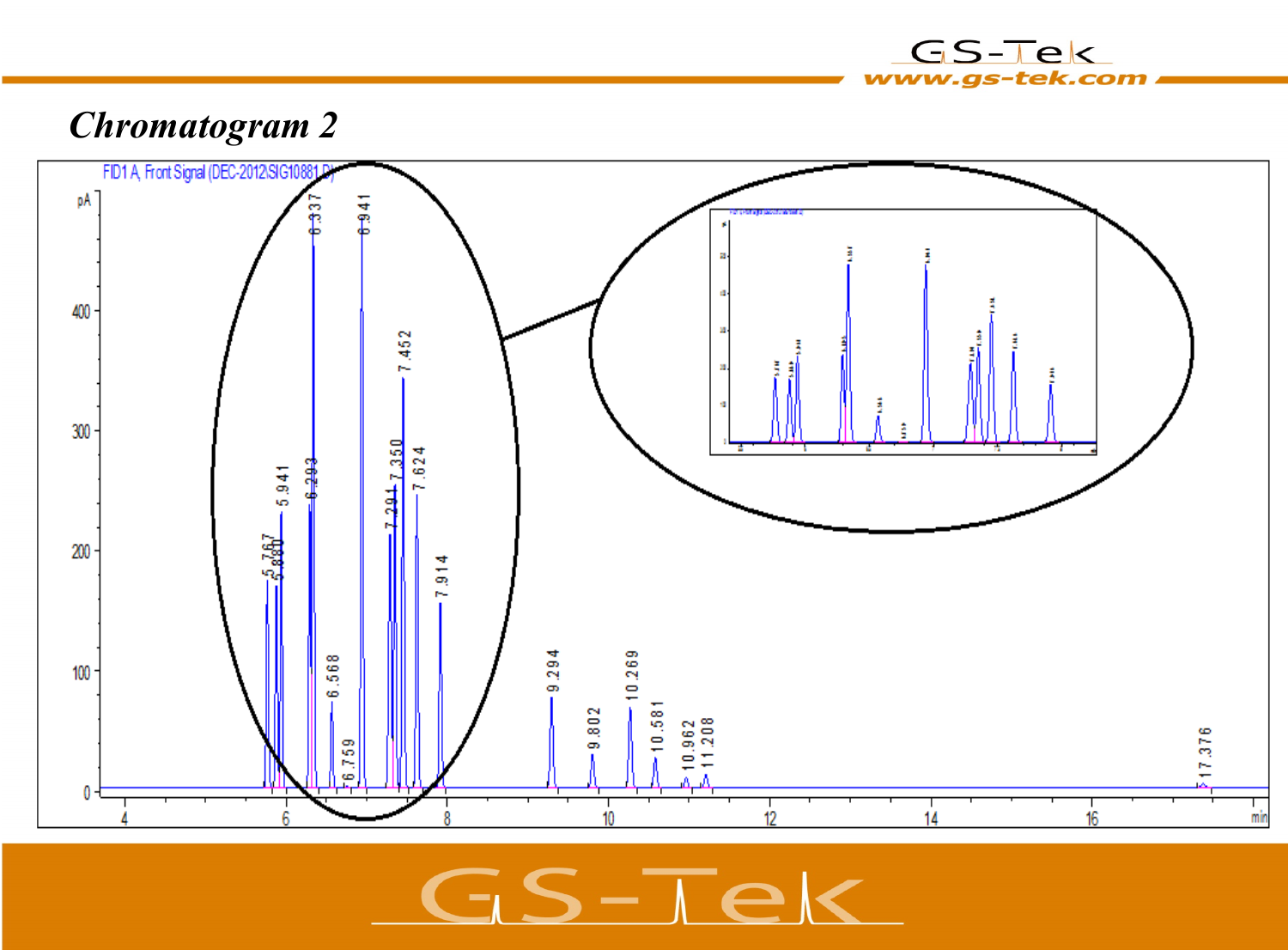

#### *Peak Identifications and Resolutions*

| Peak #         | Component          | Concentration( $\%$ ) | MeasRetTime | Resolution |
|----------------|--------------------|-----------------------|-------------|------------|
|                | Methane            | 3.043                 | 5.77        |            |
| $\overline{2}$ | Ethylene/acetylene | 2.014/0.997           | 5.88        | 3.85       |
| $\overline{3}$ | Ethane             | 3.997                 | 5.94        | 2.24       |
| $\overline{4}$ | Propylene          | 2.998                 | 6.29        |            |
| 5              | Propane            | 5.997                 | 6.34        | 1.65       |
| 6              | Propadiene         | 0.991                 | 6.57        |            |
| $\overline{7}$ | Cyclopropane       | 0.03                  | 6.76        |            |
| 8              | Isobutane          | 5.008                 | 6.94        |            |
| 9              | 1-Butene           | 2.001                 | 7.29        |            |
| 10             | 1,3-Butadiene      | 2.986                 | 7.35        | 1.77       |
| 11             | N-Butane/Isobutene | 4.016/1.004           | 7.45        | 3.34       |
| 12             | Trans-2-butene     | 3.012                 | 7.62        | 5.54       |

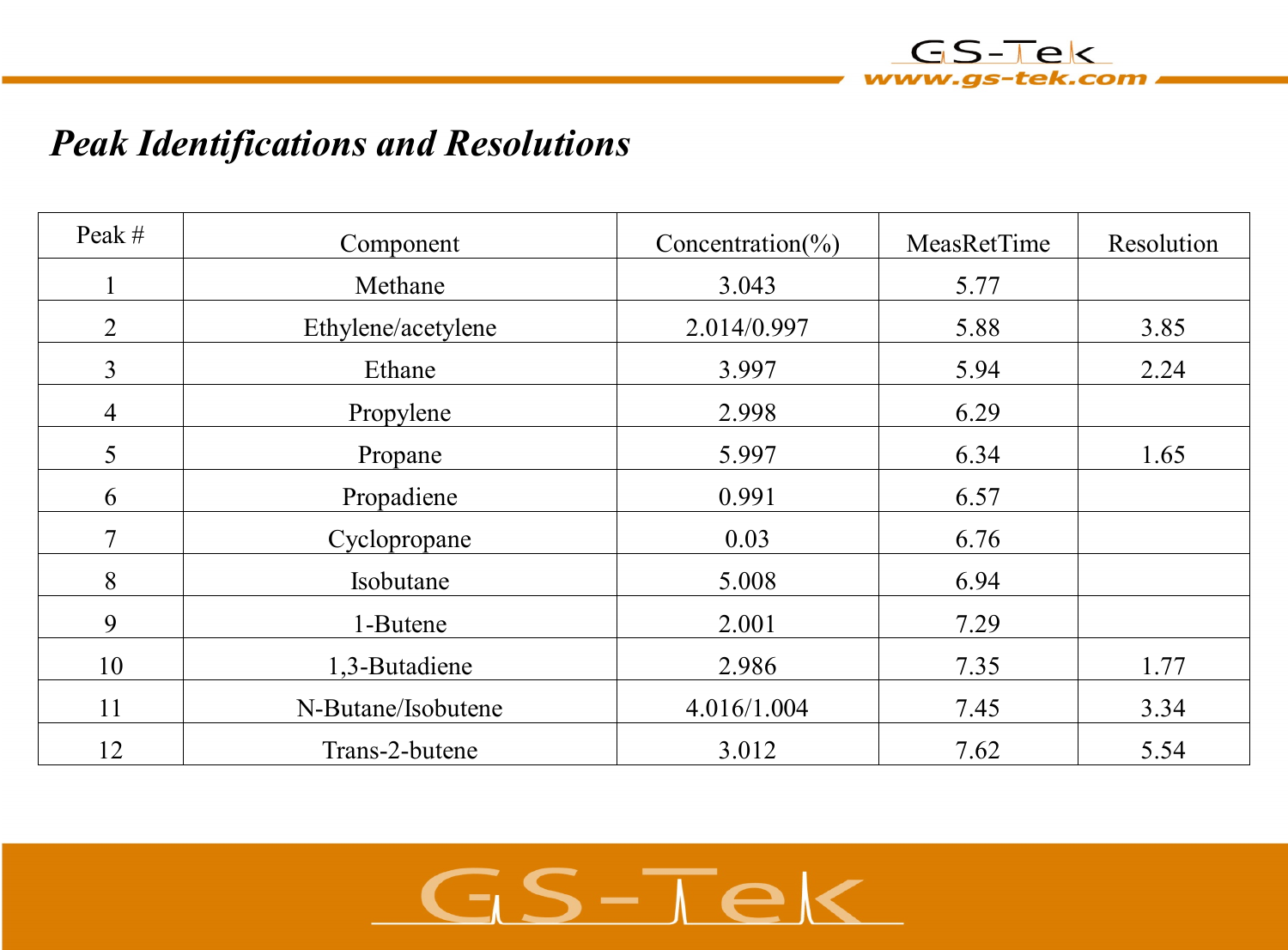

#### *Peak Identifications and Resolutions (continued)*

| Peak $#$ | Component         | Concentration( $\%$ ) | MeasRetTime | Resolution |
|----------|-------------------|-----------------------|-------------|------------|
| 13       | Cis-2-butene      | 2.006                 | 7.91        |            |
| 14       | Isopentane        | 1.002                 | 9.29        |            |
| 15       | 1-Pentene         | 0.398                 | 9.80        |            |
| 16       | N-Pentane         | 1.002                 | 10.27       |            |
| 17       | Trans-2-Pentene   | 0.404                 | 10.58       |            |
| 18       | $Cis-2-Pentene$   | 0.152                 | 10.96       |            |
| 19       | 2-Methyl-2-Butene | 0.199                 | 11.21       | 5.34       |
| 20       | N-Hexane          | 0.101                 | 17.38       |            |